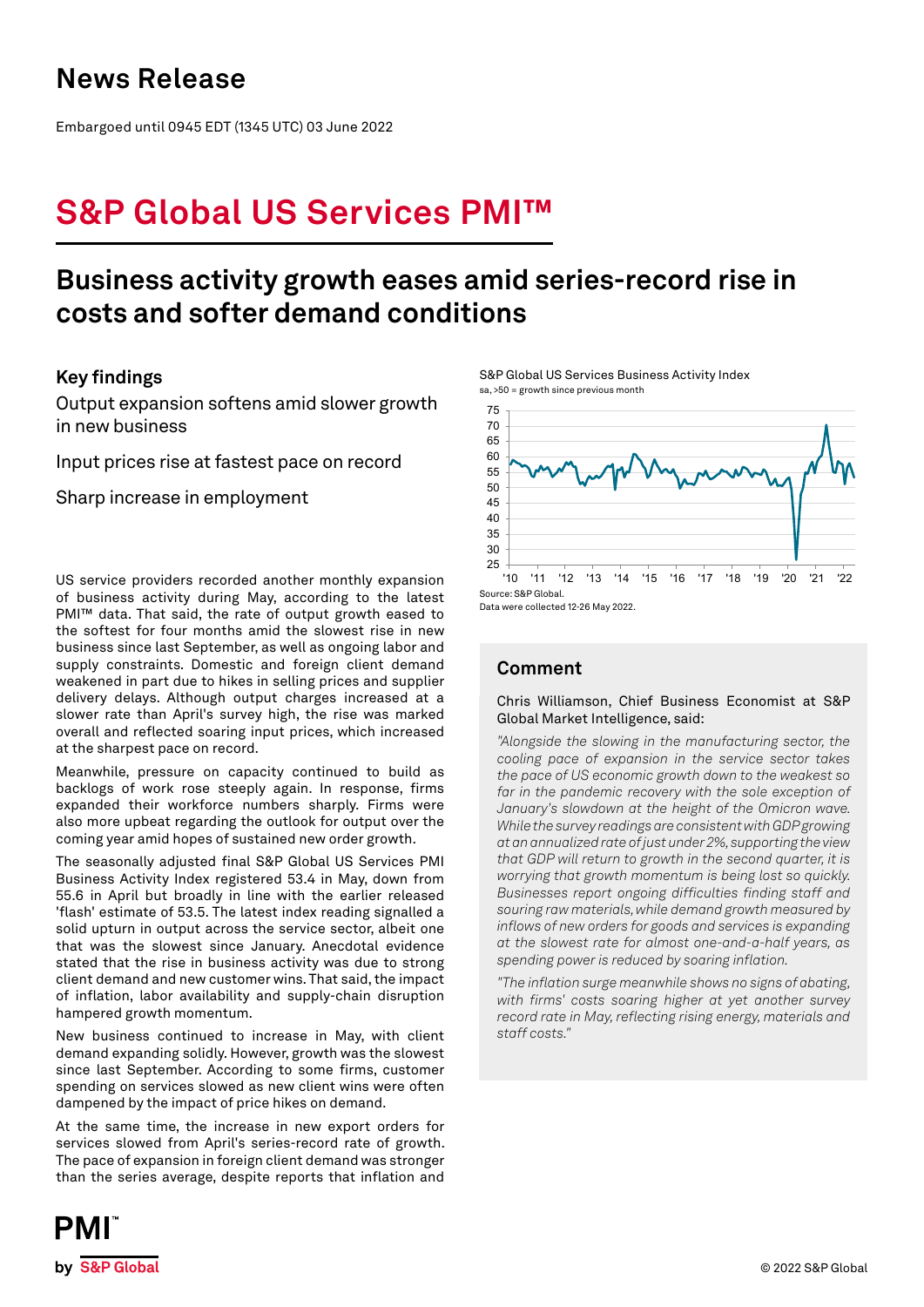global uncertainty weighed on the upturn.

Meanwhile, inflationary pressures remained historically elevated in May. The rate of increase in cost burdens accelerated again to reach a new series high. Panellists stated that greater input prices stemmed from hikes in fuel, energy and supplier costs, alongside increased wage bills.

Service providers passed on higher costs to their clients through another marked monthly uptick in output charges during May. That said, the rate of selling price inflation slowed from April's record pace as a limited number of firms mentioned concessions made to customers.

Despite a slower rise in new business, backlogs of work increased at a strong pace midway through the second quarter. Although the rate of growth softened from March's record rise in outstanding business, it was among the fastest in the series history.

Partially easing pressure on capacity was a sharp expansion in employment during May. The rate of job creation was broadly in line with April's recent high, with firms noting the filling of long-held vacancies and greater staffing numbers in response to new order inflows. However, hiring activity at some firms was constrained by ongoing staff shortages.

Finally, services firms remained upbeat regarding the outlook for output over the coming 12 months. The degree of confidence picked up from that seen in April and was strong overall. Optimism was driven by hopes of sustained increases in new business and greater hiring opportunities.





Sources: S&P Global, US Federal Reserve.

# **S&P Global US Composite PMI™**

## **Slowest rise in private sector business activity for four months in May**

The S&P Global US Composite PMI Output Index\* posted 53.6 in May, down from 56.0 in April, to signal a solid but slower upturn in private sector business activity. The softer rise in output reflected slower increases in the manufacturing and service sectors, amid hikes in selling prices and supply-chain disruption.

New business rose at a strong, but slower pace. The rise in new orders was the joint-softest since September 2020. Foreign client demand growth also eased, with new business from abroad increasing at the weakest rate since January.

Inflationary pressures remained marked in May, as the rate of increase in cost burdens accelerated again. Although the pace of input price inflation quickened to a series high, there was evidence of a hesitancy to completely pass higher costs on, as output charges rose at a softer pace.

Backlogs of work continued to expand sharply, however, as firms stepped up their hiring activity in response. The rise in employment reflected the filling of long-held vacancies and expansion in capacity across the private sector.



Sources: S&P Global, Bureau of Economic Analysis.

\*Composite PMI indices are weighted averages of comparable manufacturing and services PMI indices. Weights reflect the relative size of the manufacturing and service sectors according to official GDP data.